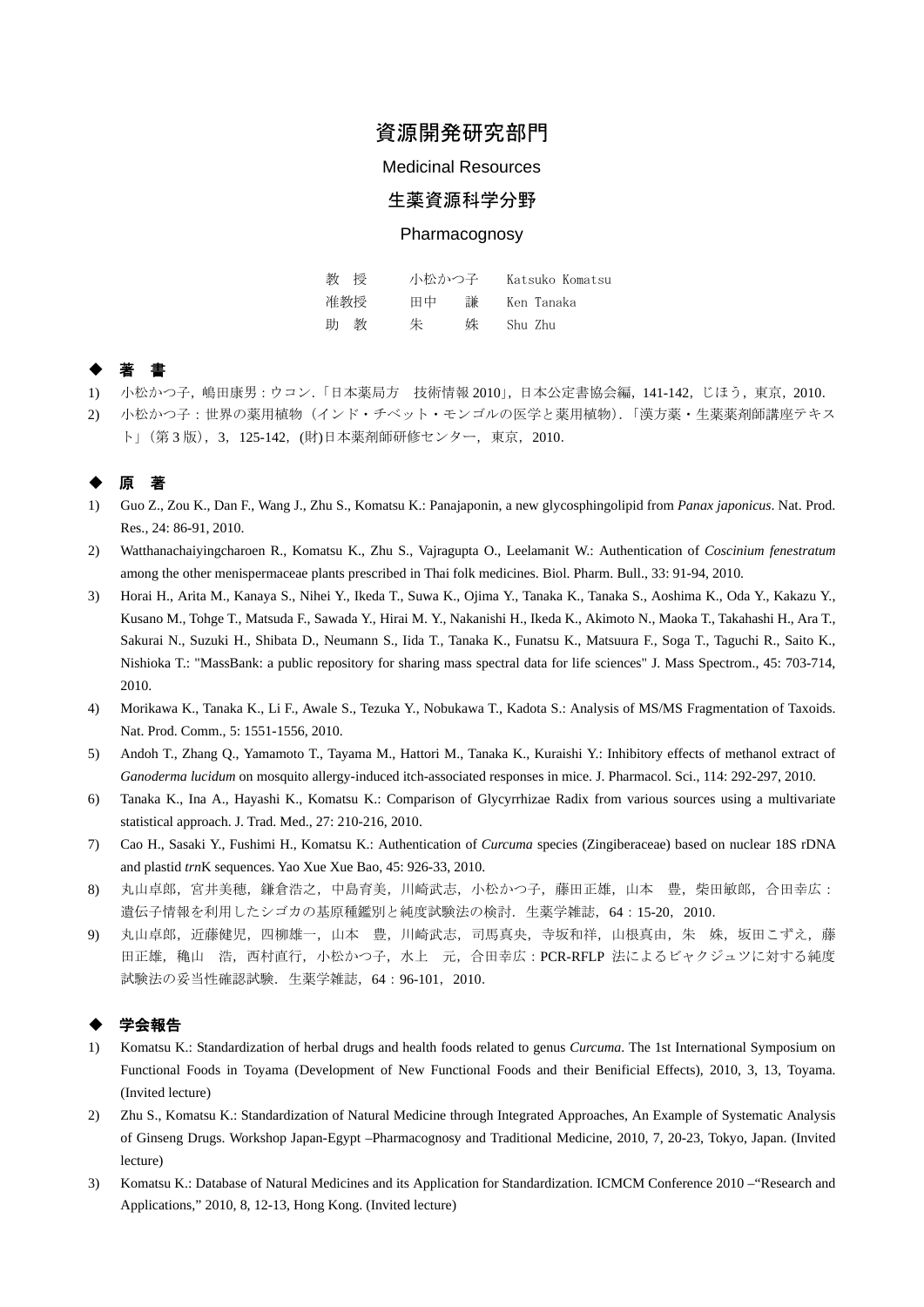- 4) Tanaka K.: Study of natural product using LC-MS and multivariate statistics. NAIST Seminar on Natural Medicine in Indonesia, 2010, 9, 17, Jakaruta, Indonesia. (Invited lecture)
- 5) Komatsu K.: Standardization of herbal drugs and health foods related to genus *Curcuma*. International Symposium on Oriental Fermented Medicine, 2010, 9, 28, Jechon, Korea. (Invited lecture)
- 6) Tanaka K.: Analysis of biosynthetic fluctuations of cultured *Taxus* seedlings using LC-IT-TOF MS and a metabolomic approach. Workshop on Mass Spectrometry Informatics in Systems Biology, 2010, 10, 28-29, Helsinki, Finland. (Invited lecture)
- 7) Komatsu K.: Database Records Diversity of Herbal Medicines. International Symposium on Standardization of Traditional Medicine, 2010, 11, 17, Toyama. (Invited lecture)
- 8) Zhu S., Wu Y. Q., Komatsu K., Samarakoon S. P., Sukrong S.: Molecular identification of *Salacia* plants and the related crude drugs based on nuclear rDNA ITS sequence. The 9th Joint Seminar of JSPS-NRCT Core University Program, 2010, 12, 8-9, Bangkok, Thailand.
- 9) 朱 姝,陳 芳清,何 敬愉,佐藤杏子,合田幸広,小松かつ子:党参の基原と品質に関する研究(1)―*Codonopsis* 属植物及び党参の ITS 領域の塩基配列について. 日本薬学会第 130 年会, 2010, 3, 28-30, 岡山.
- 10) Bai Y. J., Zhu S., Tohda C., Komatsu K.: Effect of Acori Graminei Rhizoma on Aβ(25-35)-induced atrophies of axons and dendrites. 日本薬学会第 130 年会, 2010, 3, 28-30, 岡山.
- 11) 田中 謙, 林 衡佑: 栽培紅豆杉のメタボローム解析. 第22回東海北陸質量分析談話会, 2010, 6, 2, 富山.
- 12) 呉 煜秋,朱 姝,小松かつ子,村上守一,田中彰雄,柴田敏郎:芍薬の成分的多様性の解析.日本和漢医薬学会 第 27 回学術大会,2010,8,28-29,京都.
- 13) 雪永玲美\*,田中 謙,渡辺志郎,小松かつ子:鶏血藤の脂肪吸収に与える影響.日本和漢医薬学会第 27 回学術大 会,2010,8,28-29,京都.
- 14) 守川耕平, Lidyawati Auw, Subehan Lallo, 李 峰, Suresh Awale, 信川高寛, 田中 謙, 門田重利, 手塚康弘:紅豆 杉の薬物代謝酵素に対する阻害活性.日本和漢医薬学会第 27 回学術大会,2010,8,28-29,京都.
- 15) 櫻井宏明, Porntip Wainwut, 犬嶌明子, 申 明淑, 田中 謙, 小泉桂一, 済木育夫: Kampo-Kinome 解析: 十全大補 湯構成生薬のプロテインキナーゼ阻害活性.日本和漢医薬学会第 27 回学術大会,2010,8,28-29,京都.
- 16) 太田裕子,田中 謙,渡辺志朗,川筋邦夫:シツリシの男性ホルモン増強効果.日本和漢医薬学会第 27 回学術大会, 2010,8,28-29,京都.
- 17) 林 衡佑,田中 謙:薬用天然物研究におけるメタボローム解析.第 5 回メタボロームシンポジウム,2010,9,9-10, 鶴岡. (招待講演)
- 18) 何 敬愉\*,朱 姝,小松かつ子,合田幸広:党参の基原と品質に関する研究(2)―*Codonopsis* 属植物及び党参の ITS 領域の塩基配列について.日本生薬学会第 57 年会,2010,9,24-25,徳島.
- 19) Bai Y. J.\*, Zhu S., Tohda C., Komatsu K.: Active components of Siberian ginseng for protection of amyloid β(25-35)-induced neuritic atrophy in cultured cortical neurons. 日本薬学会北陸支部会第 122 回例会, 2010, 11, 21, 金沢.
- 20) 木谷友紀\*, 朱 姝,Batkhuu J., Sanchir C., 小松かつ子:モンゴル産 *Ephedra* 属植物の核 ITS1 領域の配列解析.日本 薬学会北陸支部会第 122 回例会,2010,11,21,金沢.

#### ◆ その他

- 1) 小松かつ子,伏見裕利:富山大学和漢医薬学総合研究所民族薬物資料館の増改築.MUSEO ACADEMIAE,大学博物 館等協議会, 12号, 2010, pp.5-6.
- 2) 小松かつ子:モンゴル国のカンゾウに関する状況. 富山大学赭鞭会, 2010, p.1.
- 3) 小松かつ子:和漢薬の持続的利用を可能にするプログラムの構築. 富山大学環境報告書, WEB 版, 2010, p.22.
- 4) 小松かつ子:生薬の持続的利用を考える-大黄と麻黄を例にして.学会シンポジウム「生薬供給は確保できるか」, 日本東洋医学雑誌,61(5):764-773,2010.
- 5) 小松かつ子,伏見裕利:生姜.医薬ジャーナル,46:5-12,2010.
- 6) Tanaka K.: Multivariate statistics in natural product chemistry. Indonesia University Seminar on Natural Medicine, 2010, 9, 16, Jakaruta, Indonesia.
- 7) Komatsu K.: Analysis of genetic and chemical diversity of medicinal plants for standardization of herbal drugs. Seoul National University, 2010, 12, 20, Seoul, Korea.
- 8) 小松かつ子:野外で薬草を観察する会.富山県薬事研究所,2010,7,4,富山.
- 9) 小松かつ子:体験実習 和漢薬鑑定に挑戦.第 15 回和漢医薬学総合研究所夏期セミナー,2010,8,23-25,富山.